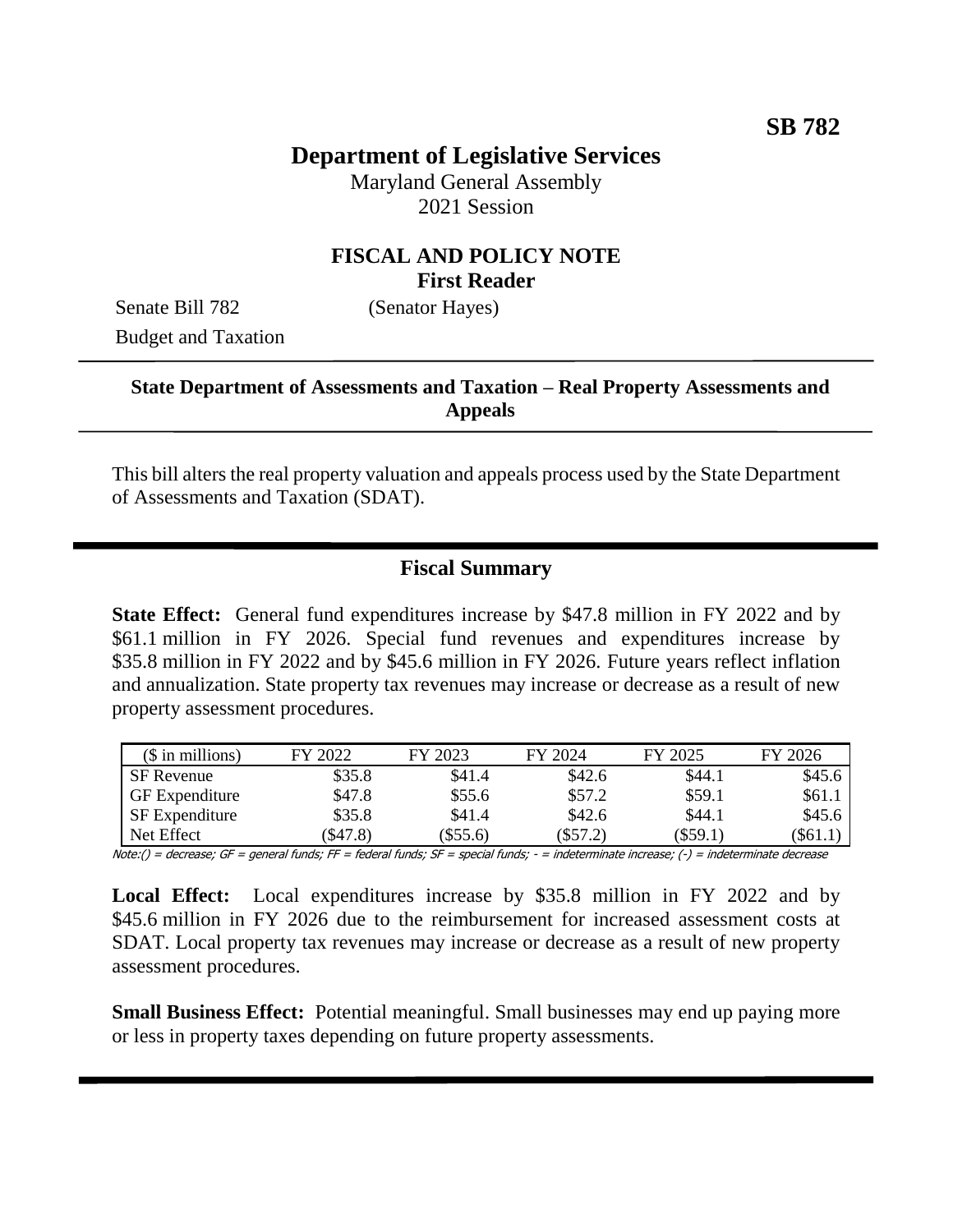### **Analysis**

**Bill Summary:** When determining the value of real property, SDAT must (1) conform to the "Real Property Valuation Guidelines" issued by the Internal Revenue Service (IRS) under Part 4 of the Internal Revenue Manual; (2) consider the appropriateness of the valuation with respect to the specific property and the quantity, veracity, and reliability of the data supporting the valuation; and (3) provide a logical and reasoned explanation of the valuation and the reliability of the valuation, including a reasonable justification for approaches taken or not taken in making the determination.

The bill authorizes an appeal authority to consider the following criteria in making its final decision in hearing an appeal that relates to the value of real property: (1) the fair market value of the real property; (2) the valuation and assessment methodology employed by the assessor; (3) depreciation factors; (4) the assessment value of comparable properties; or (5) any other criteria related to the valuation and assessment of real property.

The bill also alters one of the criteria used to require a revaluation of real property by decreasing from \$100,000 to \$50,000 the value of substantially completed improvements or renovations that are made.

Finally, the bill requires SDAT to publish on the department's website a plain language description of the following: (1) the methodology applied in the valuation and assessment process; (2) any adjustments in value that an assessor is authorized to make; (3) the criteria used to determine the depreciation value of real property; (4) the circumstances under which the department must revalue real property in any year of a three-year cycle; and (5) any other factors relevant to the valuation of real property by the department.

**Current Law:** Real property is valued and assessed by SDAT once every three years. Prior to June 1, 2018, statute required that assessments be based on a physical inspection; however, Chapter 651 of 2018 repealed the requirement that SDAT value all real property based on an exterior physical inspection of the real property. Instead, the department must value real property based on a review of each property in each three-year cycle. The review by the department must include a physical inspection of a property if (1) the value of improvements to the property is being initially established; (2) the value of substantially completed improvements is being established; (3) the property is the subject of a recent sale, and the inspection is deemed necessary by the department for purposes of market analysis; (4) the property owner requests a physical inspection as part of an active appeal; (5) the department is notified by a county finance officer that a substantially completed improvement has been made that adds at least \$1.0 million in value to the property; or (6) the department determines that a physical inspection is appropriate.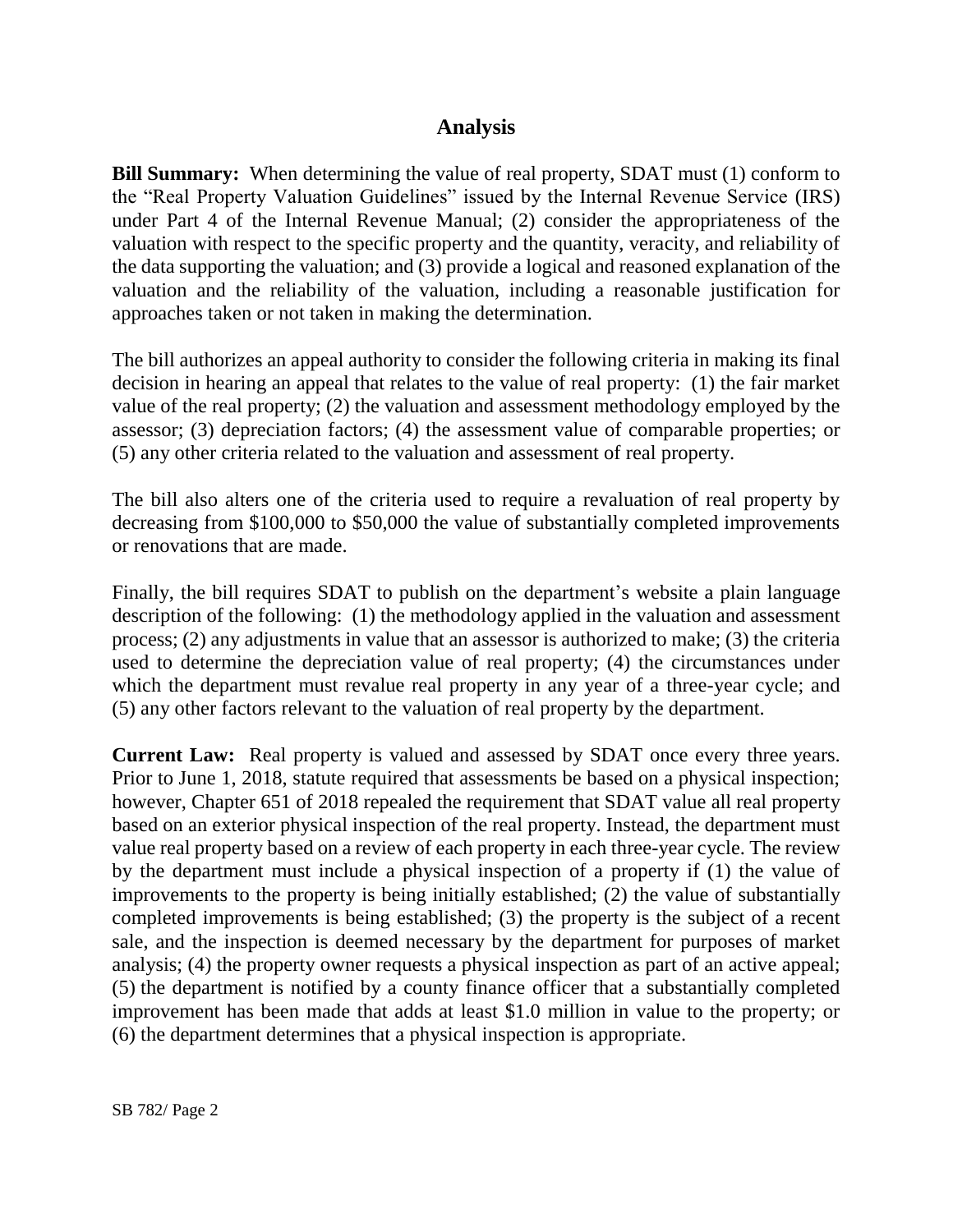In any year of a three-year cycle, real property must be revalued if any of the following factors causes a change in the value of the real property: (1) the zoning classification is changed at the initiative of the owner or anyone having an interest in the property; (2) a change in use or character occurs; (3) substantially completed improvements are made that add at least \$100,000 in value to the property; (4) an error in calculation or measurement of the real property caused the value to be erroneous; (5) a residential use assessment is terminated; or (6) a subdivision occurs.

**State Fiscal Effect:** SDAT reports that the bill will eliminate the department's ability to use mass property assessment techniques authorized by Chapter 651 and require a physical appraisal of each property during each assessment cycle. In order to meet the federal guidelines required by the bill as well as requirements for documenting improvements or renovations of at least \$50,000, the department advises that each property assessment will now have to be a full appraisal with pictures verifying any improvements.

The department reports that it currently utilizes mass appraisal techniques based on International Association of Assessing Officers guidelines. According to SDAT, these guidelines are used in every state as well as in many counties, cities, and towns in the country to perform real property assessments.

The fiscal 2022 State budget includes \$33.6 million for SDAT's Real Property Valuation program, which includes funding for 394 authorized positions. Of these positions, 122 are for residential valuation, including assessors, assessor supervisors, and assessor team managers. After time used for processing appeals and inspecting and valuing newly constructed buildings, each assessor has approximately 119 work days to spend on reassessing real property accounts. On average, there are 742,808 residential properties that need to be valued each year. As a result, each assessor values approximately 51 properties per day or spends approximately 10 minutes per property utilizing the mass appraisal approach. The department notes that this includes the time spent performing field inspections of the property if there is a current building permit for the property, verifying sales data for each property that has transferred in the most recent three-year period, updating the computerized assessment data system, performing sales analysis, and verifying that all statistical data metrics are met.

In order to comply with IRS Real Property Guidelines, as required by the bill, the department advises that an individual physical appraisal would be required for each of the 742,808 residential properties valued each year. The department notes that private-fee appraisers can normally complete 5 to 10 residential property appraisals per work week for an average of 1.5 per day. SDAT reports that if the number of appraisals conducted by each assessor each day was tripled (to 4.5), the department would need approximately 1,200 new assessors to complete 742,808 reassessments conducted each year.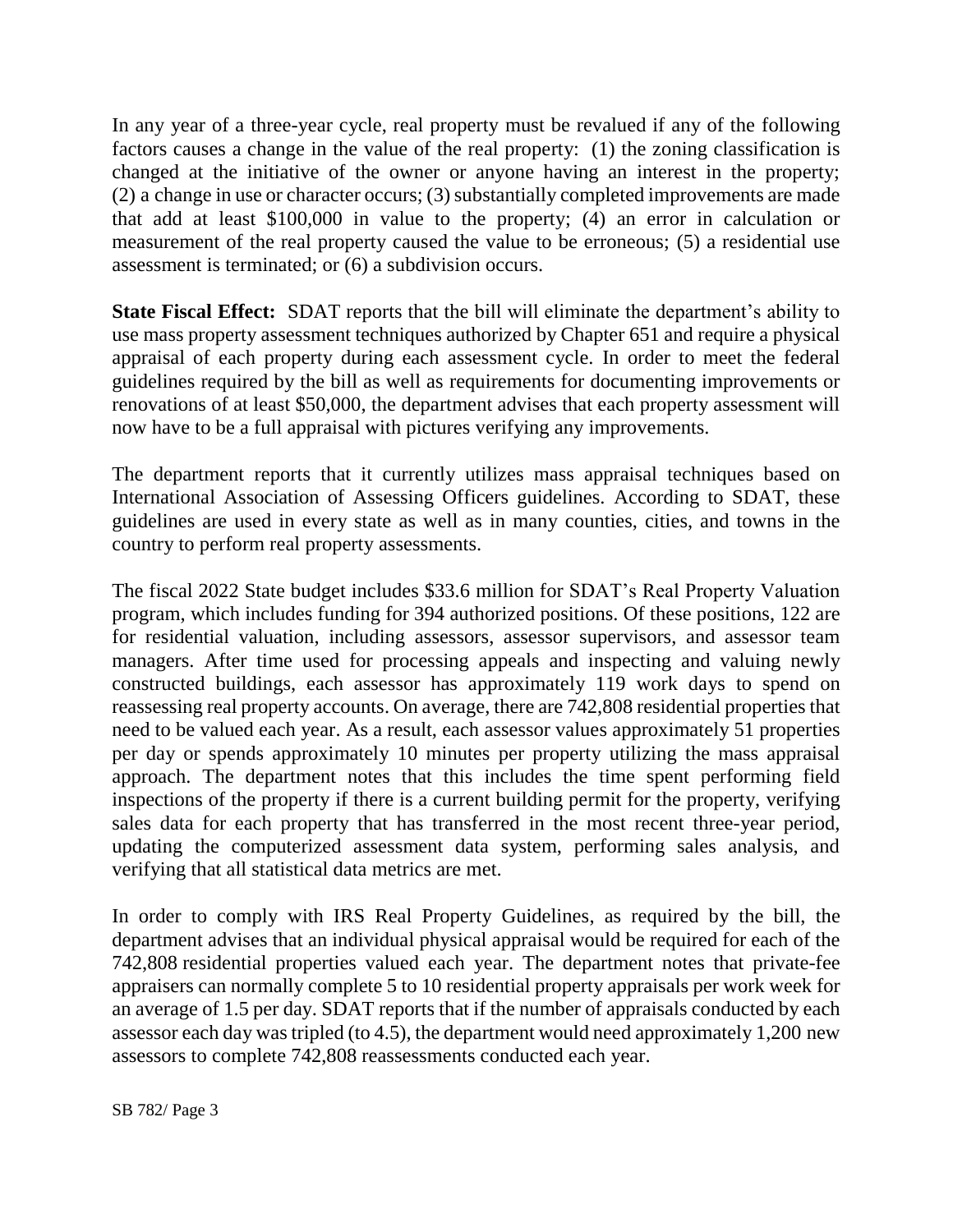As a result, SDAT advises that State expenditures would increase by \$71.5 million in fiscal 2022, which accounts for the bill's October 1, 2021 effective date. This estimate reflects the cost of hiring 1,195 assessors, 5 program managers, 20 assistant county supervisors, and 45 assessment office managers to perform real property appraisals, handle department level appeals, and otherwise comply with the bill's requirements. It includes salaries, fringe benefits, one-time start-up costs, and ongoing operating expenses.

County governments would be responsible for reimbursing the State for 50% of these additional costs, or \$35.8 million in fiscal 2022 and \$45.6 million in fiscal 2026.

The Property Tax Assessment Appeals Board (PTAAB) indicates that general fund expenditures increase by \$12.0 million in fiscal 2022, which accounts for the bill's October 1, 2021 effective date. This estimate reflects the cost of hiring 200 new board members (\$30 per hour for 1,750 hours each) and 50 office secretaries to hear and process property tax appeals under the new guidelines as well as for additional office space for the new employees and board members.

Future year expenditures for both SDAT and PTAAB reflect full salaries with annual increases and employee turnover and ongoing operating expenses.

State property tax revenues may increase or decrease as a result of new property assessment procedures.

**Local Fiscal Effect:** County governments must reimburse SDAT for 50% of real property assessment costs. As a result, local expenditures increase by \$35.8 million in fiscal 2022 and by \$45.6 million in fiscal 2026.

Local property tax revenues may increase or decrease as a result of new property assessment procedures.

## **Additional Information**

**Prior Introductions:** None.

**Designated Cross File:** HB 1290 (Delegate Amprey) - Ways and Means.

**Information Source(s):** Anne Arundel, Frederick, and Montgomery counties; Property Tax Assessment Appeals Board; State Department of Assessments and Taxation; Department of Legislative Services